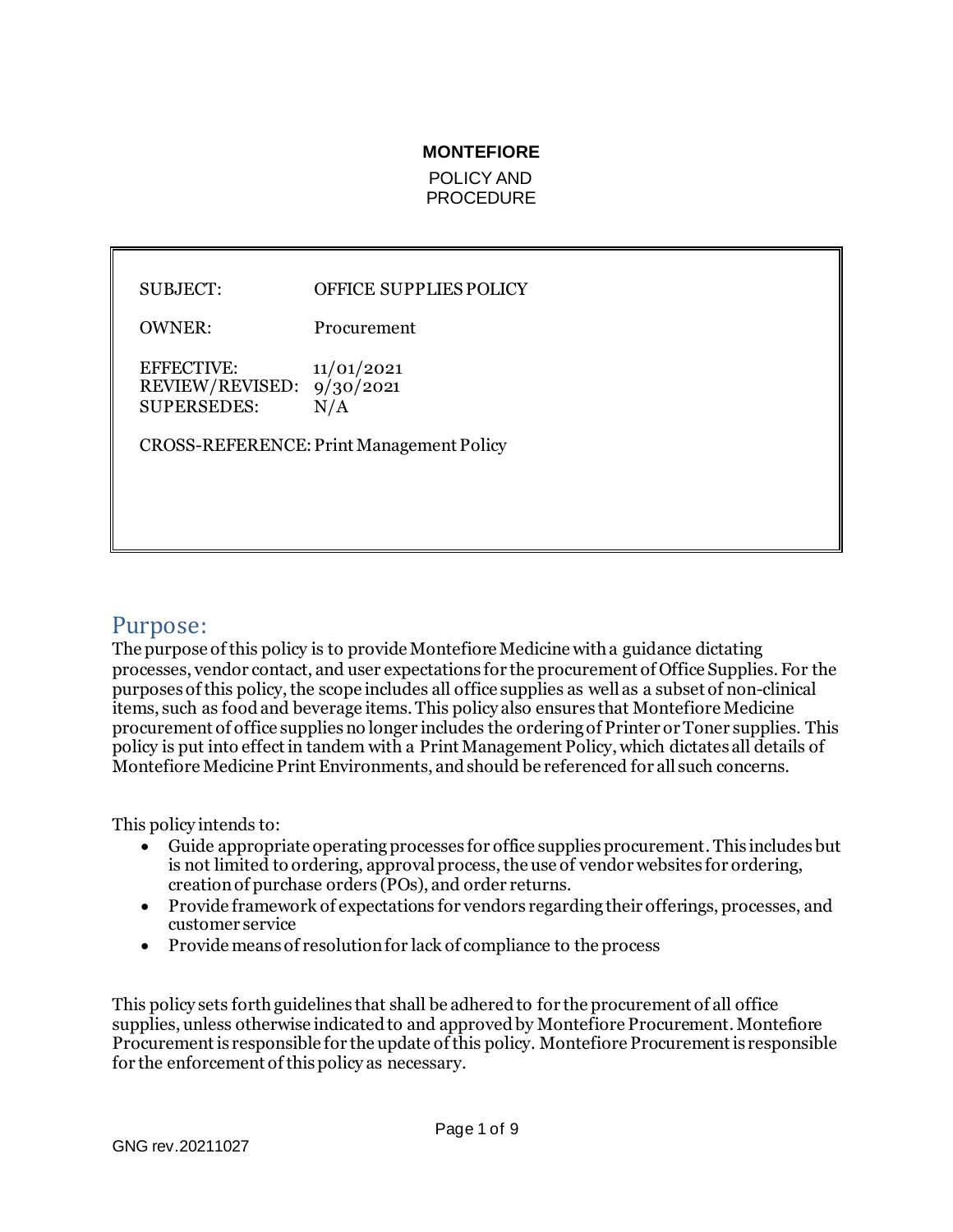# Responsibility:

This policy is implemented under the ownership and authority of Montefiore Medicine's Procurement. The owner is responsible for annual review of this Policy for improvements. The following roles and responsibilities are accountable for performing their tasks according to standards meeting this policy's requirements.

| Role               | <b>Responsibility</b>                                                 |
|--------------------|-----------------------------------------------------------------------|
|                    |                                                                       |
| Montefiore         | Policy Review and Enforcement, Vendor Accountability, Vendor Process  |
| Procurement        | Remediation, Vendor Analysis                                          |
| Office Supplies    | Service-Level Agreement Fulfillment, Customer Service Obligations     |
| Vendor             |                                                                       |
| <b>End User</b>    | Policy Adherence                                                      |
| Site Administrator | Vendor Point of Contact (Facility), Minor Approvals                   |
| System             | Standing Vendor Meetings, Site Administrator Point of Contact, Vendor |
| Administrator      | Point of Contact (System), Major Approvals                            |

# Definitions:

# Office Supplies

Office Supplies are the consumables and equipment**\*** necessary to maintain an effective office environment.

*\* Certain print-related items will no longer be included in office supplies. Printers, inks, toner, fusers, and the servicingof printers and like devices are not included in the definition of office supplies. However, staples and varieties of printer paper are. These items will be covered as part of the Print Management Policy.*

# End User

End Users are individuals making use of a vendor's service for ordering, particularly through a website or customer service interaction process.

# System-Level Administrator

System-level administrators are individuals that oversee operations related to end users' ordering processes across all applicable Montefiore Medicine facilities. System-level administrators serve as a point of contact for the Office Supplies Vendor for issues concerning the broader scope of the service provided.

## Site-Level Administrator

Site-level administrators are individuals that oversee operations related to end users' ordering processes at a particular facility. Site-level administrators serve as a point of contact for the Office Supplies Vendor for issues concerning a particular facility or facilities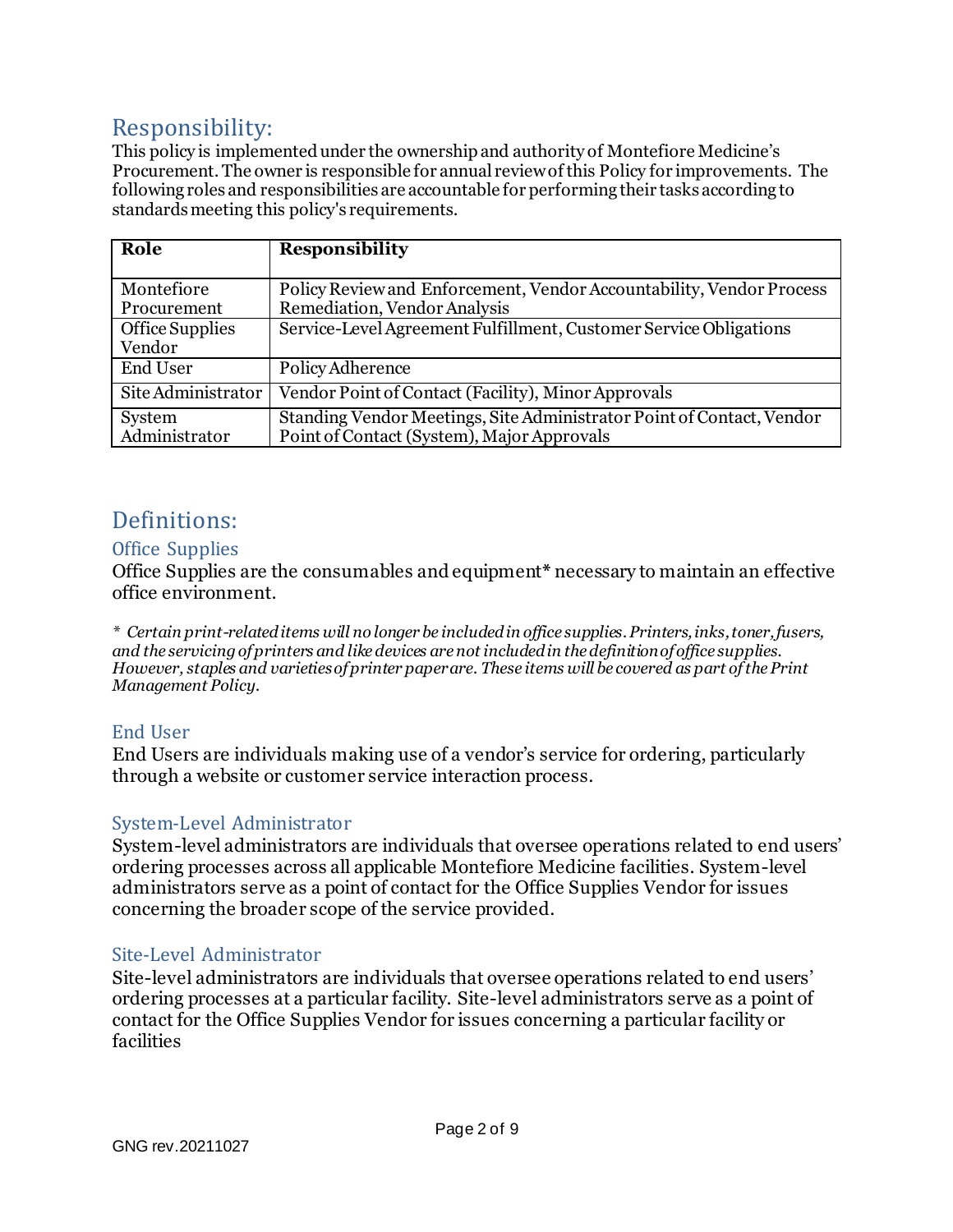## Service Level Agreement (SLA)

The service level agreement is an agreed upon term under which the vendor agrees to perform services for the client. This may include the amount of staff designated to the client, client flexibility and customizability in their use of a website or ordering process, etc.

## Customer Service

Customer service Includes all interactions that the vendor has with the client leading up to, during, and following an order that pertain to said order.

## Catalog

The catalog is the suite of products that are accessible to the client under their contract with the vendor. This suite may be any agreed upon subset, or the total set, of products offered by the vendor.

## On Contract

On contract items are products available to the client on a fixed price basis for a fixed term. On contract items may also come with an inherent accessibility, rather than restricted accessibility to certain subsets of End Users.

## Off Contract

Off Contract items are products that are available within the client catalog, but are not guaranteed at a fixed price, or are guaranteed at a fixed price for a more limited term. Off contract items may have restricted accessibility to a subset of client End Users.

## Printer Products

Printer products cannot be ordered at any time. These products are considered their own category of good outside of Office Supplies. This includes, but is not limited to, printers, fax machines, copiers, and toners. Paper products are acceptable so long as the paper is necessary to job functions associated with the cost center or department that makes the order. Printer products are an out of scope set of goods for this policy, considered in their own category. Please adhere to the Print Management Policy and refer to it for further guidance.

# Policy:

## General Terms

- 1. Solicitation, Sourcing & Vendor Quotes
	- 1. Solicitation from uncontracted vendors for any office supplies should be directed to Montefiore Procurement's Sourcing Department.
	- 2. Sourcing Department is also responsible for maintaining records of vendor quotes and leading value analysis efforts of provided quotes.
- 2. Products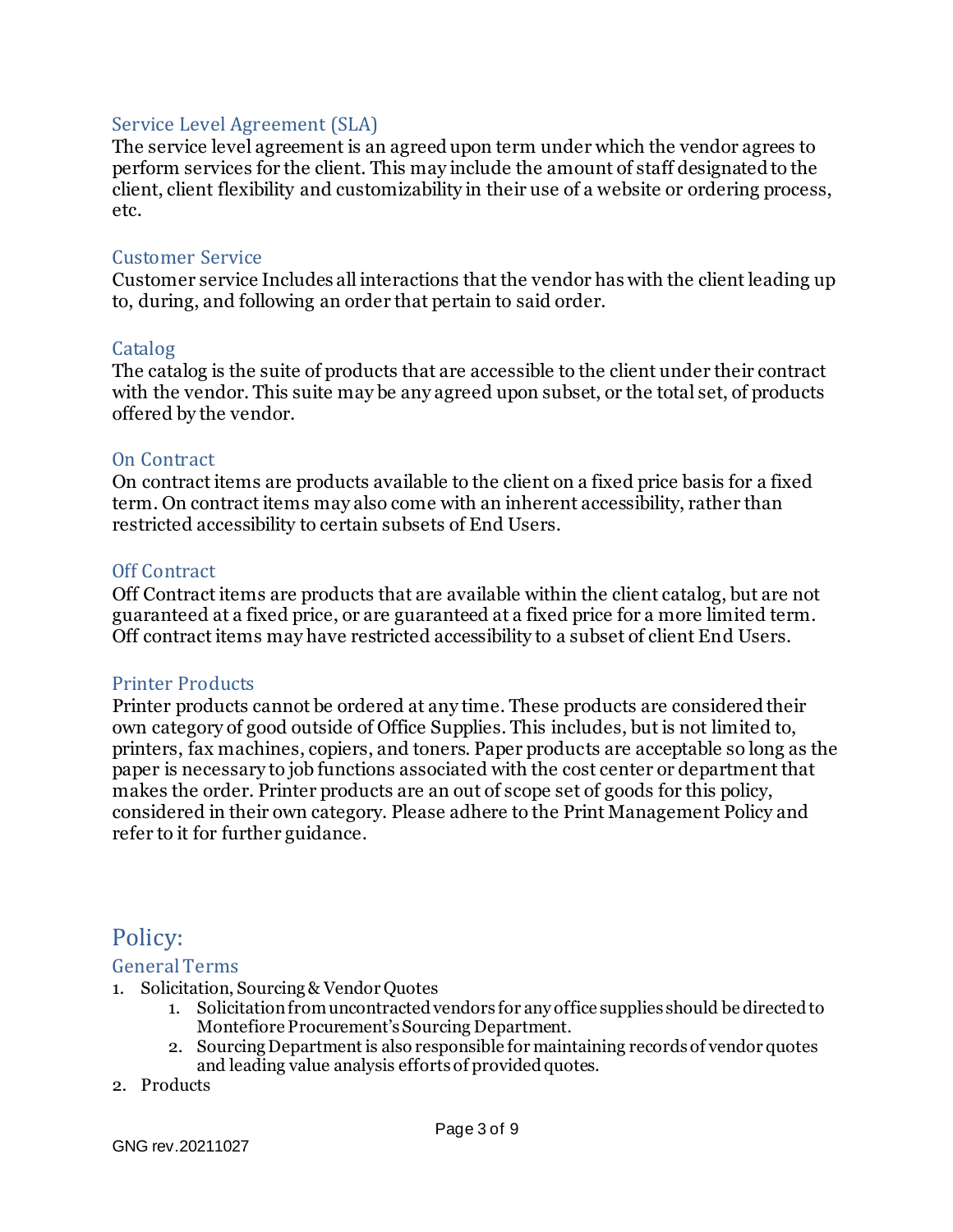#### 1. Out of Scope Items

Printers and various print products are out of the Office Supplies scope. Such products are identified in the definition of **Printer Products** above, and further elaborated on in the **Print Management Policy**. However, paper that could be used for printing is still included in Office Supplies. All Vendor agreements for Office Supplies should explicitly state the limitations on printer goods in accordance with the Print Management Policy.

Items on the Montefiore Information Technology (MIT)Self-Service Portal Catalog are also out of scope. These items, which can be found in **Appendix A**, should not be ordered from an office supplies vendor under any circumstance.

3. Item Standardization

To standardize the ordering process and user access, several specialty items may no longer be available for purchase. At the discretion of Montefiore Site-Level and System-Level Administrators, items may be added and removed from End User accessibility based on demonstrated need for those items. The **End User and Administrator Expectations** section identifies System Administrator responsibilities related to maintaining documentation of, and periodically reviewing, acceptable permissions.

For example, in July of 2021 several specialty tissues, chocolates, and other items identified as non-standard were removed from the Montefiore Catalog of the office supplies vendor. Standardization efforts may target subsets of product categories or entire product categories, at the discretion of Montefiore Procurement.

Standardization efforts for specialty items will exclude Users who order for a department with a demonstrated need for a given specialty item. For example, orange juice may not be accessible to most End Users but would be made available to a Blood Banking Department. These needs are to be documented and reviewed by System-Level Administrators quarterly.

4. Serviceable Equipment Terms

Terms of service & use for equipment such as coffee makers must be addressed within the contract should these items be part of Montefiore's vendor catalog. Items to address include hours for service, free versus paid services, regular maintenance, installation, and utility requirements for installation.

5. Catalog and Contract Status

The subsection of items from the total set of items the Vendor offers is the **Catalog**. Items within that Catalog with unrestricted end user access and/or long-term locked pricing are **On-Contract**. Items within that catalog with restricted end user access and/or shorter-term locked pricing or no locked pricing are **Off-Contract.** Offcontract items should never be accessible through open ordering, only PO and restricted web ordering.

#### Service-Level Agreements

- 2. Delivery Terms
	- 1. The vendor will provide agreed upon terms for delivery of goods by product category and order specifics based on the contract.If applicable, terms should include delivery time,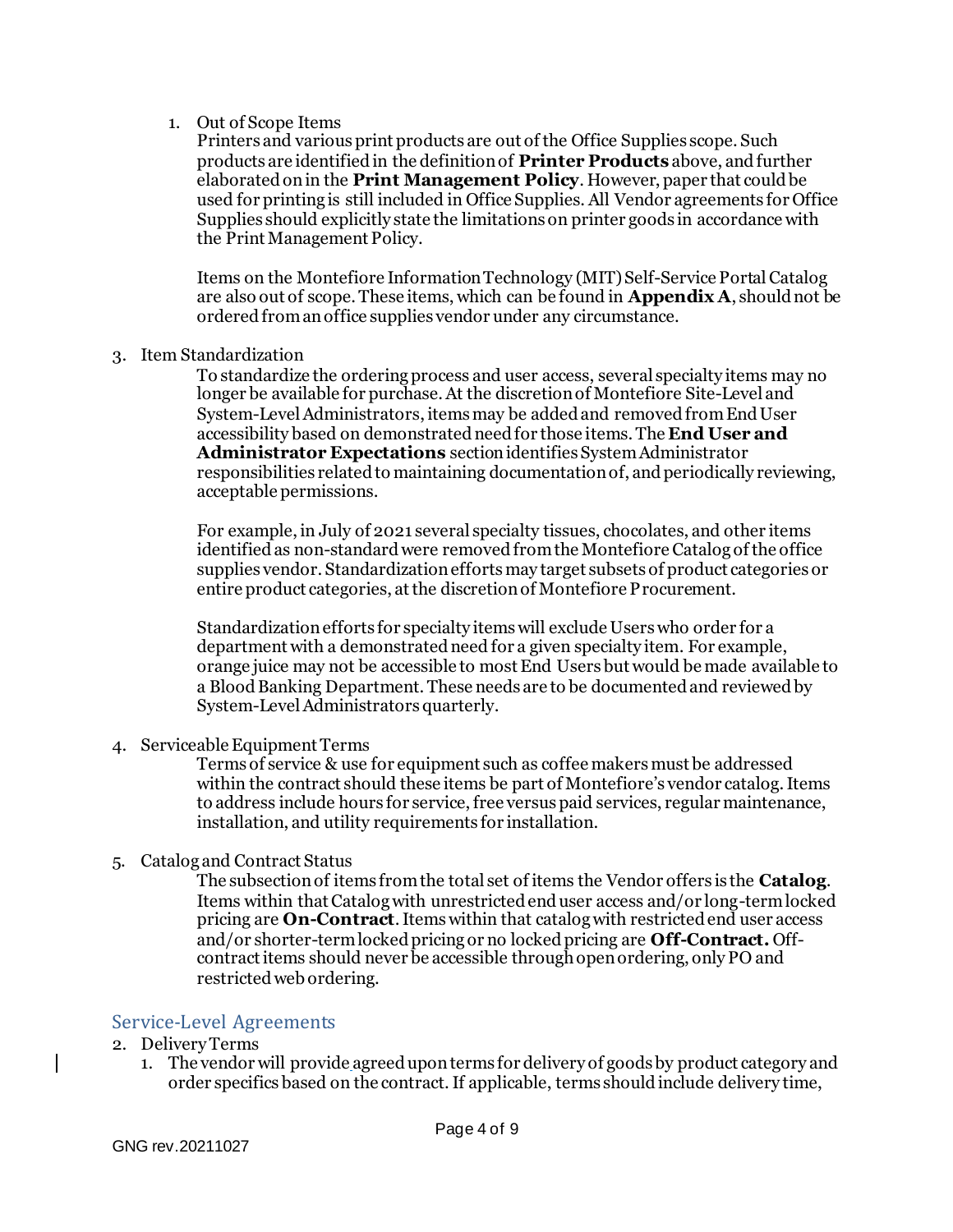minimum order quantity for shipment, associated cost of delivery, and any special considerations that would result in added shipping costs.

- 3. Web Ordering
	- 1. Administrators and End Users should take reasonable steps to avoid creating a PO when ordering from a web-capable vendor. End Users should verify that the item is not available for web order, and that alternative items capable of serving the same purpose are also unavailable.
	- 3. Where capable, Administrators are responsible to collaborate with the Vendor to create unique user permissions, which restrict access to certain catalog items or product categories based on End User's department, cost center and other segmentations based on demonstrated need for particular items. The **End User and Administrator Expectations** section identifies System Administrator responsibilities related to maintaining documentation of, and periodically reviewing, acceptable permissions.
	- 4. When an ordering medium allows End Users to access a Montefiore item catalog, Administrators are required work with the Vendor to put an approval system in place. Specific items or orders surpassing a particular value should be grounds for creating an approval workflow. See **Approval Process** within **End User and Administrator Expectations** for item statuses requiring approval.

# Record Maintenance & Reporting

- 1. A designated Montefiore System-Level Administrator is required to request that the vendor maintain and provide purchase records to Montefiore on a monthly, quarterly, and annual basis.
- 2. The System-LevelAdministrator is expected to report on all customer service interactions with Montefiore End Users on a quarterly basis by collaborating with the Vendor. The System-LevelAdministrator is required to request, at minimum, date of contact, order number, product item number(s), rationale for contact, and resolution for customer service interactions.

# Vendor Customer Service Expectations

- a. Order Status
	- 1. Upon request, customer service representatives must report an order status to a Montefiore Administrator or End User.
	- 2. Customer service must indicate the reason for an order's delay or cancellation, only deferring questions to Montefiore Purchasing when it is confirmed that no vendor processes have resulted in the delay or cancellation.
- b. Backorder Resolution& Alternative Items
	- 1. In the event of product backorder or stockout, Customer Service must present at minimum the 4 options below for resolution
		- a. Order Cancellation
		- b. Fulfillment upon restock
		- c. Fulfillment without item
		- d. Fulfillment with an alternative item (see **c.** below)
- c. Alternative Items
	- 1. Alternative items may be generated by the Vendor or Montefiore Procurement.
	- 2. If an alternative product is generated by the vendor, the Montefiore Administrator fromthe requesting department is responsible for obtaining approval from the department head.
	- 3. Alternative items are to be reassessed at standing meetings between Montefiore Procurement and the Vendor to determine if the product in question is to remain available for further purchase.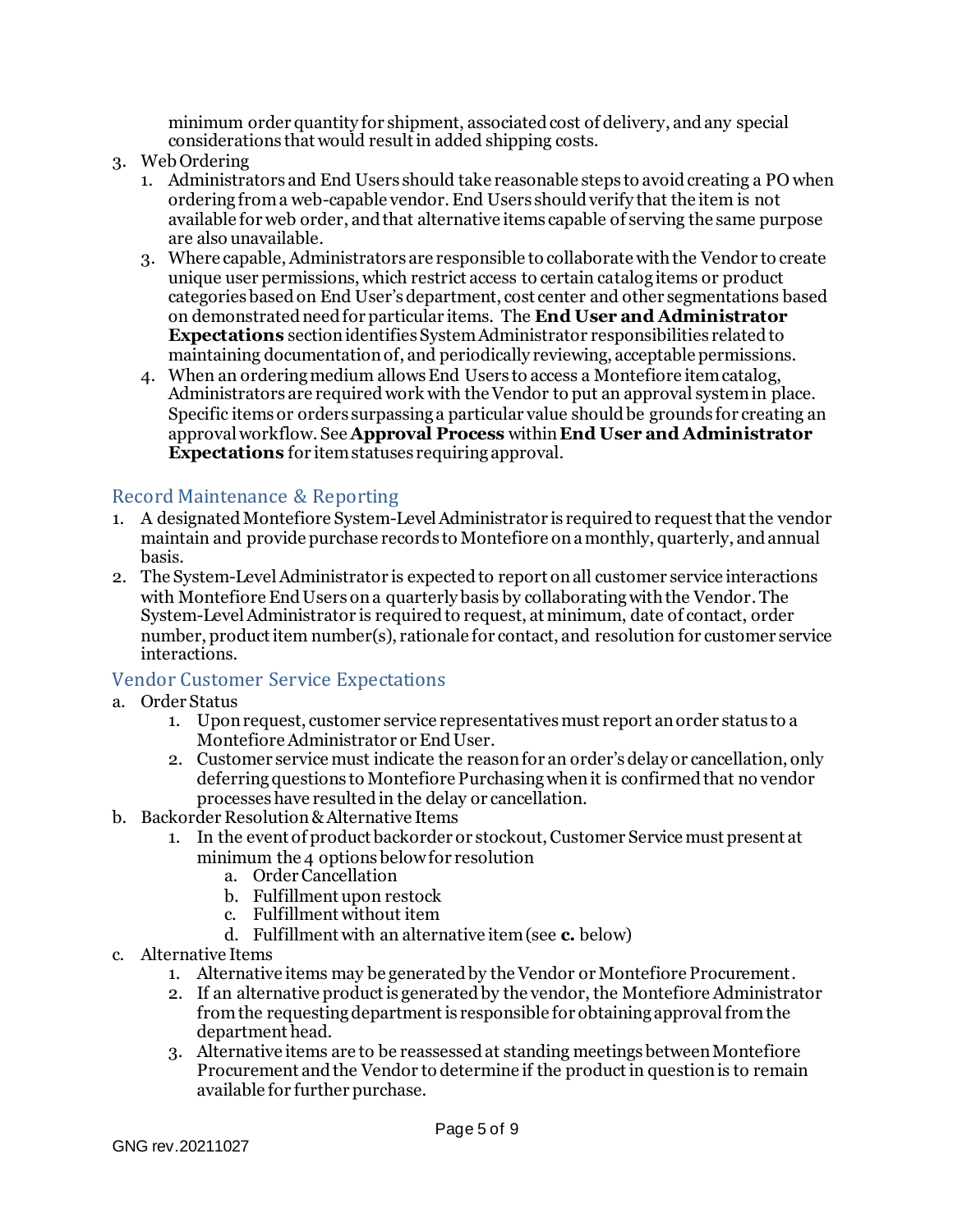4. Customer Service must recommend the lower priced alternative out of multiple equivalent options, where applicable.

## End User & Administrator Expectations

- a. General Ordering & Integrity
	- 1. End Users are expected place orders based on department and business needs, not personal use.
	- 2. End Users are expected to make every effort to reasonably anticipate demand, and order on an incremental basis to avoid small shipments and rush orders.
	- 3. End Users are expected to compile items being procured at one time into a single order, rather than submitting a series of orders of less significant monetary value.
	- 4. SystemAdministrators should communicate with the Vendor as needed to prevent irresponsible ordering by continuous modification of the alternative item list.
	- 5. System Administrators should document special cases in which off-contract & specialty items are allowed for order by default for End Users and Departments. This documentation is to be reviewed quarterly to ensure that these unique permissions are still necessary.
- b. Purchase Order (PO) Submission
	- 1. POs should only be submitted under very particular circumstances.
		- a. When a product is approved for purchase on a case-by-case basis, but inaccessible by the current Montefiore catalog
		- b. During a period of time in which off-contract item prices are under negotiation and the website will not fulfill orders
		- c. When the website is down for more than 2 hours, for rush deliveries
		- d. When the website is down for more than 2 business days, for standard deliveries
- c. Approval Process
	- 2. Site & System Administrators are expected to review orders in a timely manner. In this case, "timely" can be defined as the same business day for orders proposed prior to 12PM, and by the end of the following business day for orders placed after 12PM. Orders requiring approval may include those containing specified items, items over a pre-determined value, or orders over a pre-determined value. Montefiore Procurement and Member Entity Department Leads may establish parameters for orders that require approval, especially parameters based on item and order values. Departments and sites are within their right to require that all orders undergo sitelevel approval regardless of the Order Spend, should they choose to do so.

Default approval parameters related to item status are as follows:

|                           | Site Approval Required     | System Approval<br>Required    |
|---------------------------|----------------------------|--------------------------------|
| Contract & Catalog Status | Off-Contract*, Off-Catalog | Off-Contract*, Off-<br>Catalog |

**\* =** Approval of off-contract item orders shall not be necessary if the End Users has specific permissions to access that item above and beyond standard End User permissions.

## Performance Evaluation

- a. Standing Vendor-Montefiore Meetings
	- On a monthly or quarterly basis (at the discretion of stakeholders), Montefiore and the Vendor must meet to discuss operations and fulfillment of their contracted agreement.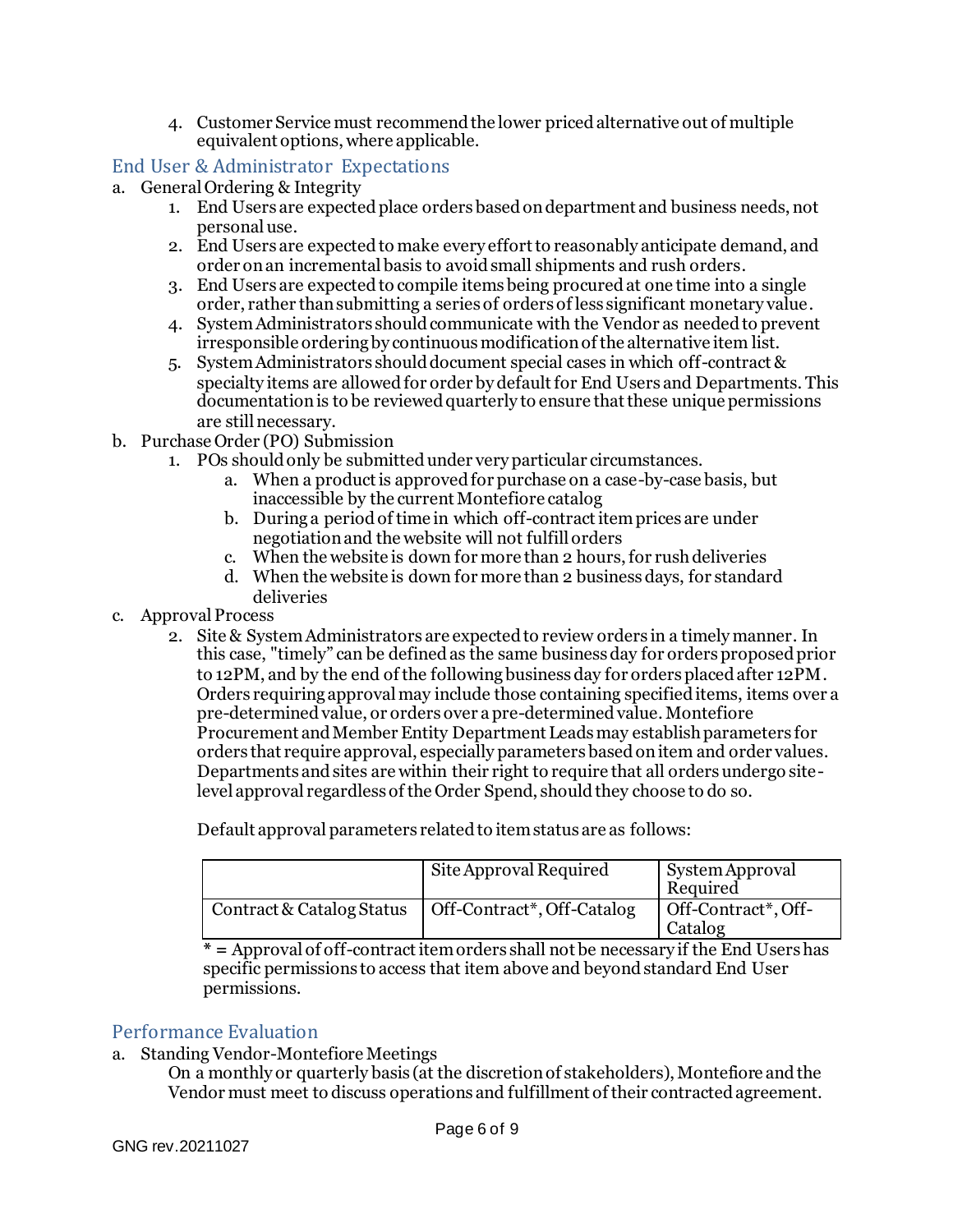Topics may include process review, alternate item review, and spend report review. The Key Performance Indicators (KPIs) listed below are a baseline of assessing the service provided by the Vendor.

- b. Service KPIs
	- 1. Number of reported backorders, service & delivery issues
	- 2. Backorder time to delivery
	- 3. Alternate Item Usage & Spend Comparison
	- 4. Number of customer service reports
	- 5. General Spend Review & Breakdown

## Accountability & Enforcement

- a. End User Accountability
	- 1. Indications of specific end users abusing their ordering permissions with the Office Supplies vendor will result in increased monitoring and approval required for order placed by this individual. Abuses of End User permissions would include any activity that is meant to bypass approval, persistent ordering of off-contract items when lower-priced alternatives are available on-contract, and the ordering of any supply without business need.
- b. Enforcement
	- 1. Site-Level Administrators should remind End Users of best practices upon recognition of irresponsible orders or ordering practice.
	- 2. System-Level Administrators should remind End Users, or Site-Level Administrators of responsible ordering practices.
	- 3. Persistent trends of irresponsible ordering problems following conversations with End Users or Site-Level administrators will be reported to the Chief Procurement Officer and Department heads.

# Recommended Customer Service Interactions:

#### 1. **Backorder**

End Users are strongly urged to allow time for the desired item(s) to be restocked and shipped. However, if a product is necessary to perform departmental duties then an alternative may be sought out (with the assistance of Vendor Customer Service, if necessary).

#### 2. **Alternative Items**

End Users should make reasonable efforts to seek out lower-priced alternative items in both web ordering and customer service situations. Montefiore System-Level Administrators may request that Customer Service give priority to certain alternative items based on suitability or price.

# Exceptions:

While this policy serves as guidance for vendor selection, interaction, and process with the goal of reducing direct costs and pain points, it is understood that exceptions may be necessary.

#### 1. **By Notice**

When straying from the guidelines provided herein, notice to the Procurement Team following approval from the head of the Department placing the order is required for the following:

- a. Any regular creation of a PO for an item available for web order
- b. Any regular purchase of an item outside of the Vendor-tailored Montefiore Catalog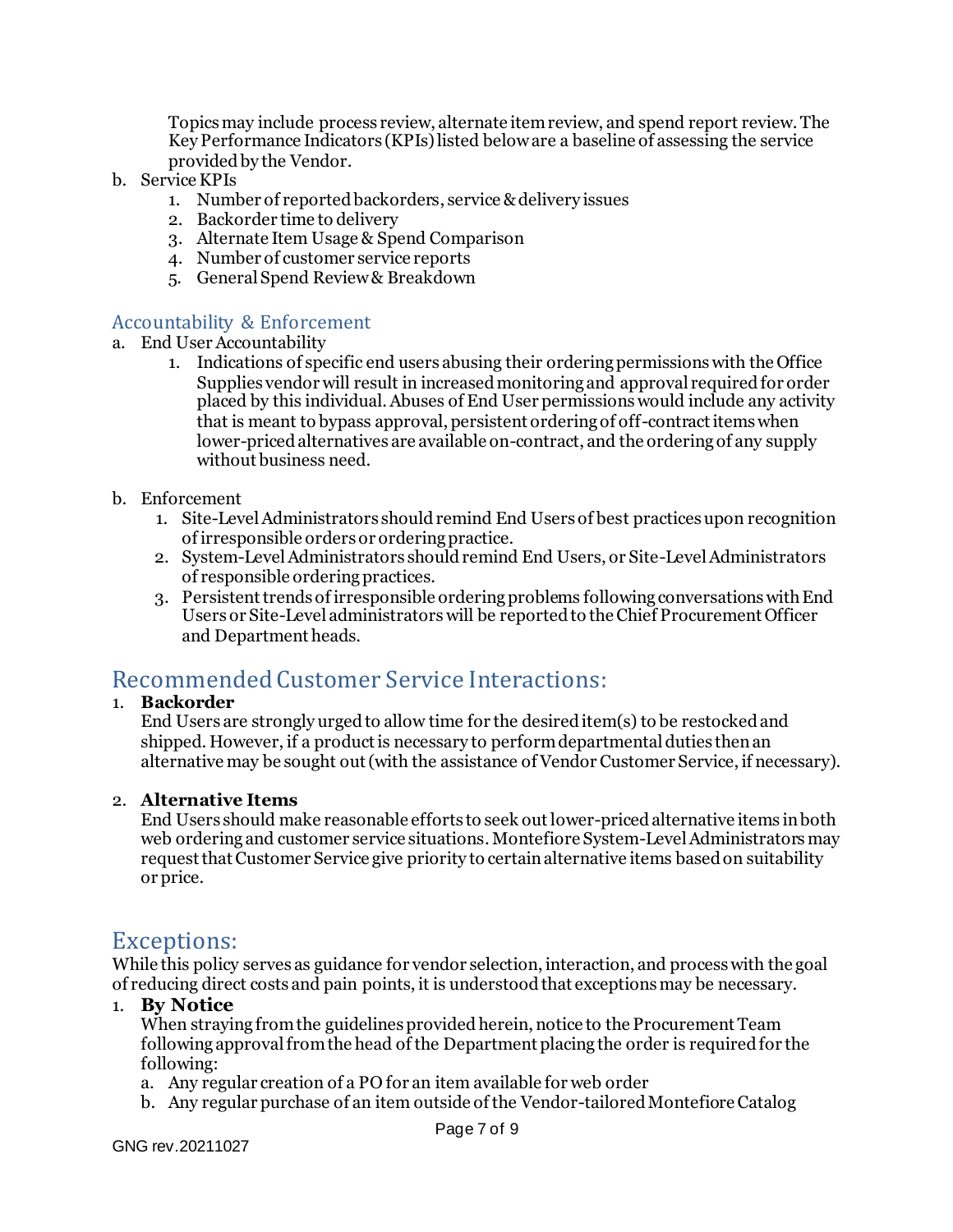- c. Excess of \$2000 monthly spend on an off-contract item
- d. The submission of a high volume of rush orders
- e. Regular purchasing of a higher-priced item deemed to serve the same purpose as a lower-priced alternative

Procurement will confirm receipt of this notice. If the activity indicated by the Department is deemed not acceptable, Procurement Management will respond with an alternative suggestion for the Department. Approved cases for Departments should be compiled by the System-LevelAdministrator for future reference.

# Appendices

# Appendix A: MIT Self-Service Portal Item Catalog

| <b>Montefiore IT: Self-Service Portal Catalog Items</b> |                                                            |  |
|---------------------------------------------------------|------------------------------------------------------------|--|
| <b>Item Classification</b>                              | <b>Description</b>                                         |  |
| TeleHealth                                              |                                                            |  |
|                                                         | Dell P2418HZ 24" Video Conference Monitor                  |  |
|                                                         | Logitech Webcam C925e Webcam                               |  |
|                                                         | Logitech H570e One Ear Headset                             |  |
| Keyboard                                                |                                                            |  |
|                                                         | Logitech Wireless Desktop MK320, Keyboard and Mouse        |  |
|                                                         | Dell CTO LAT 2-IN-1 TRAVEL KEYBOARD                        |  |
| Monitor                                                 |                                                            |  |
|                                                         | Dell 24" Professional Monitor P2421                        |  |
| Docking Station                                         |                                                            |  |
|                                                         | Dell Docking Station WD15 with 180W Adapter                |  |
| Notebook Carrying Case                                  |                                                            |  |
|                                                         | Targus Notepac - Notebook carrying case - 15.4" - black    |  |
| Speech Mic                                              |                                                            |  |
|                                                         | Nuance PowerMic III - Speaker                              |  |
| <b>Computer Mounting Solutions</b>                      |                                                            |  |
|                                                         | M2 Monitor Arm - Bolt-through Desk Mount                   |  |
|                                                         | M2, wall mounted                                           |  |
|                                                         | Mflex monitor arm with 2 arms for 2 screens, Bolt Through  |  |
|                                                         | Mount                                                      |  |
|                                                         | M8 WALL MOUNTER monitor arm with crossbar for 2 screens    |  |
|                                                         | CPU Holder for Dell SFF-i5 - to be mounted on desk or wall |  |
|                                                         | V6 solo arm solution for wall mounting a computer          |  |
| <b>EPHI USB Flash Drive</b>                             |                                                            |  |
|                                                         | IronKey D300 - 4GB                                         |  |
|                                                         | IronKey D300 - 8GB                                         |  |
|                                                         | IronKey D300 - 16GB                                        |  |
|                                                         | IronKey D300 - 32GB                                        |  |
|                                                         | IronKey D300 - 64GB                                        |  |